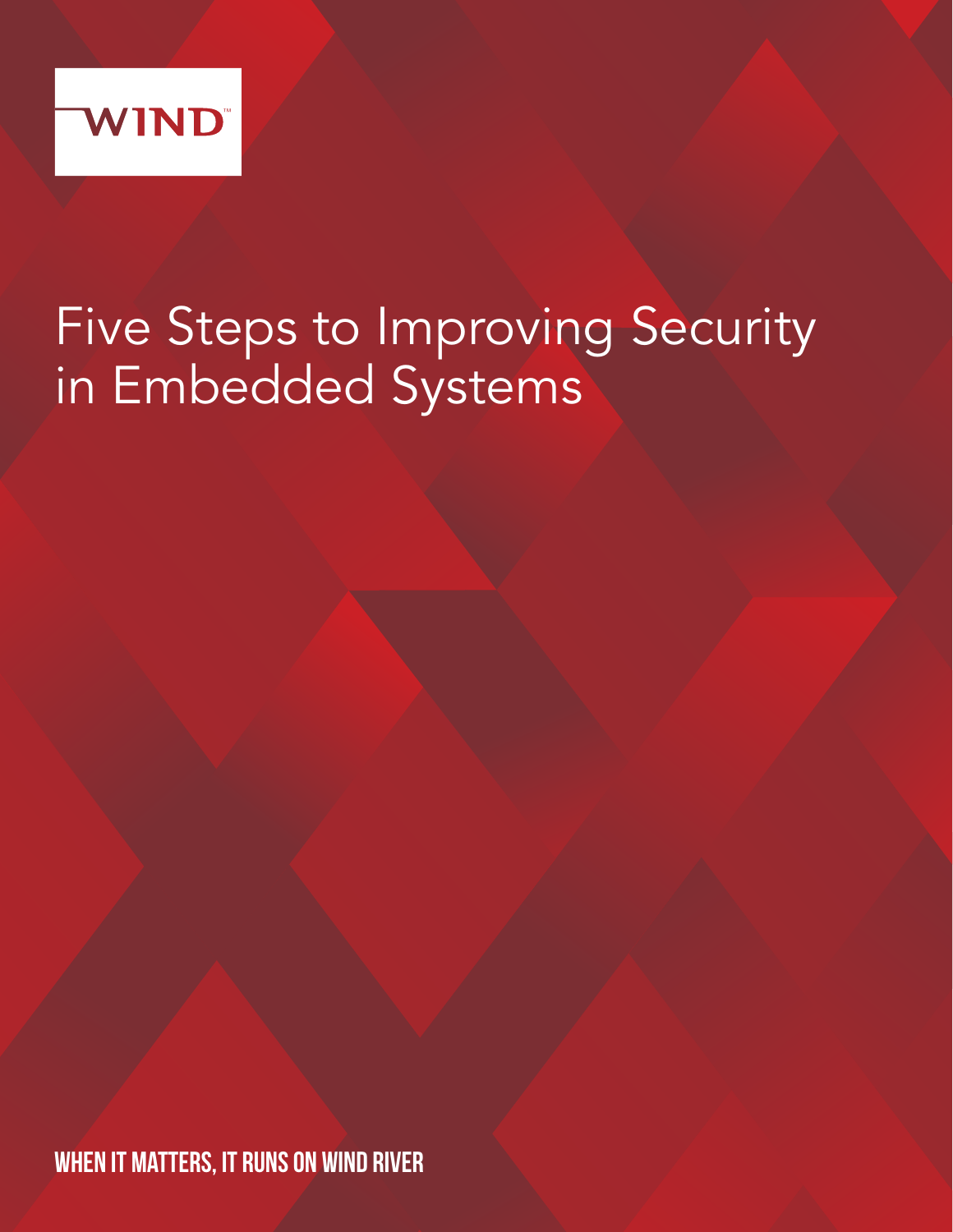## EXECUTIVE SUMMARY

Headline-grabbing security breaches underscore the need for stronger protective measures in critical embedded systems, particularly those that control vital infrastructure, industrial operations, intelligence and defense networks, and even medical devices. While security breaches have been occurring for many years, in today's increasingly interconnected world, they are becoming more prevalent with escalating complexity challenges. How can embedded device developers balance the need for tighter security with competing business and market demands, especially given the realities of strict budget constraints and aggressive deadlines? This paper outlines five steps for building additional security assurance into embedded devices by considering the whole product life cycle—from design and inception, through development and testing, to delivery and maintenance.

## TABLE OF CONTENTS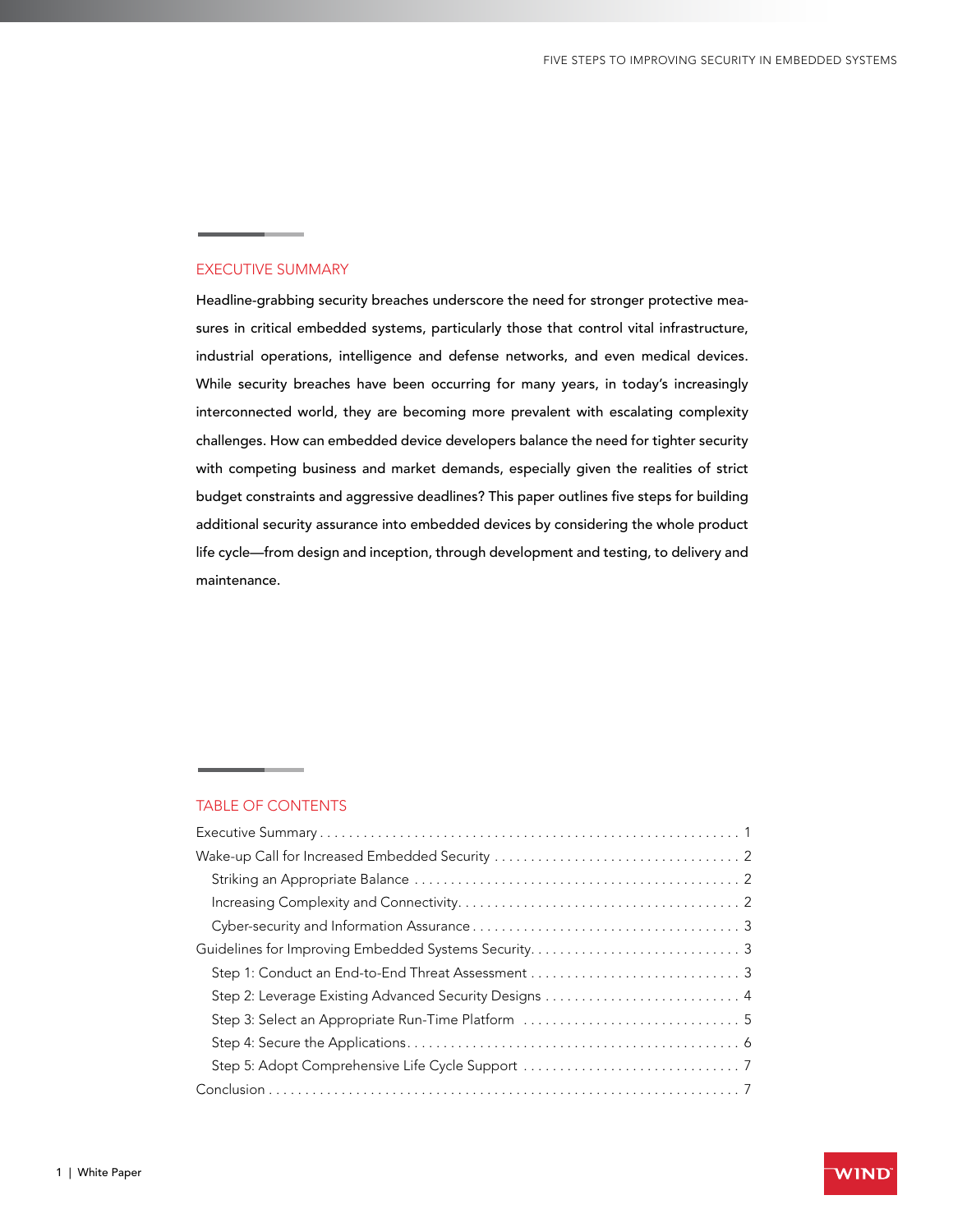## WAKE-UP CALL FOR INCREASED EMBEDDED SECURITY

In 2010, the Stuxnet worm became the first malware with the ability to break into industrial infrastructure and allow an attacker to take control of critical systems. This worm was designed to attack the centrifuges used in Iran's nuclear program, presumably setting the program back by years. Stuxnet could infiltrate programmable logic controllers (PLCs) and install malicious code on them. For example, the PLCs could be programmed to run a centrifuge into a destructive spin, overriding safety lockouts.

Security is not a new concern for certain classes of embedded systems. Military and government systems hold security as one of their primary design goals. What is emerging is the heightened awareness of commercial control systems and critical embedded systems that work in our key infrastructure. With the increasing connectivity of commercial embedded systems to desktops, laptops, mobile communication platforms, the Internet, and cloud architectures, many PLCs were not designed to ward off network intrusion; designers typically considered the private control system network to be secure. Stuxnet, for example, could attack through desktop or laptop computers hooked into internal networks that host the target control systems. Threats today are even more sophisticated and can come from indirect sources, forcing embedded designers to include more device safety and security requirements into their core product designs.

### Striking an Appropriate Balance

Device security has become a high priority or a "must-have" capability. But it can add platform requirements that increase development complexity and, ultimately, cost. In addition, a wide number of vulnerable embedded systems with inadequate security strategies are already deployed in highly networked, interconnected environments. The demand for cloud computing increases device connectivity, which further complicates the security landscape because unsecure devices on the network introduce additional weak points for attack.

An appropriate balance of business requirements with security, functionality, and performance of the device in the intended market needs to be achieved. Securing a device must not cause its delivery to extend beyond the forecasted schedule or cost. Security is an important component of many devices. But it may be marginalized because some designers do not see it as a differentiating feature but rather as an expected capability.

Device designers should assess three things: 1) the importance of the assets on their products that need to be made secure, 2) the anticipated operational environment's threat exposure, and 3) the appropriate measures to be taken to protect the assets for mitigating the threats. In other words, a determination of an appropriate level of security needs to be established, one that is relevant for the device, its marketplace, and its intended deployment environment. Securing a device is a continuous effort that spans the entire life cycle of the product, from architectural design through deployment and end of life. Planning and budgeting for safety and security updates throughout the entire product life cycle, along with future threat protections, are essential for any connected device environment.

#### Increasing Complexity and Connectivity

Embedded devices have traditionally run in relative isolation and have therefore been protected from a wide range of security threats. Today's devices, however, are often connected to corporate networks, public clouds, or the Internet directly. Defense and intelligence networks also plan to embrace cloud capabilities and leverage commercial smartphone platforms while maintaining highly secure domains. This wide connectivity yields substantial gains in functionality and usability but, as discussed previously, also makes devices more vulnerable to attack, intrusion, and exploitation. This new "connected era" is elevating secure connectivity to an essential system requirement where it may not been a top concern in past projects. Often the embedded hardware and software from the previous-generation devices were not designed to enable secure connections or to include network security components, such as firewalls, intrusion protection, or other securityfocused functionality. Additionally, developers cannot assume network environments will be private and protected, nor can they predict how their devices might be connected in the field. And they cannot predict the impact of future connected devices on their products.

The most efficient way to strike the correct balance between device capability and security is by defining and prioritizing the device security requirements with the rest of the system and its deployment environment, including the network environment. For maximum efficiency, this should be done early in the product life cycle.

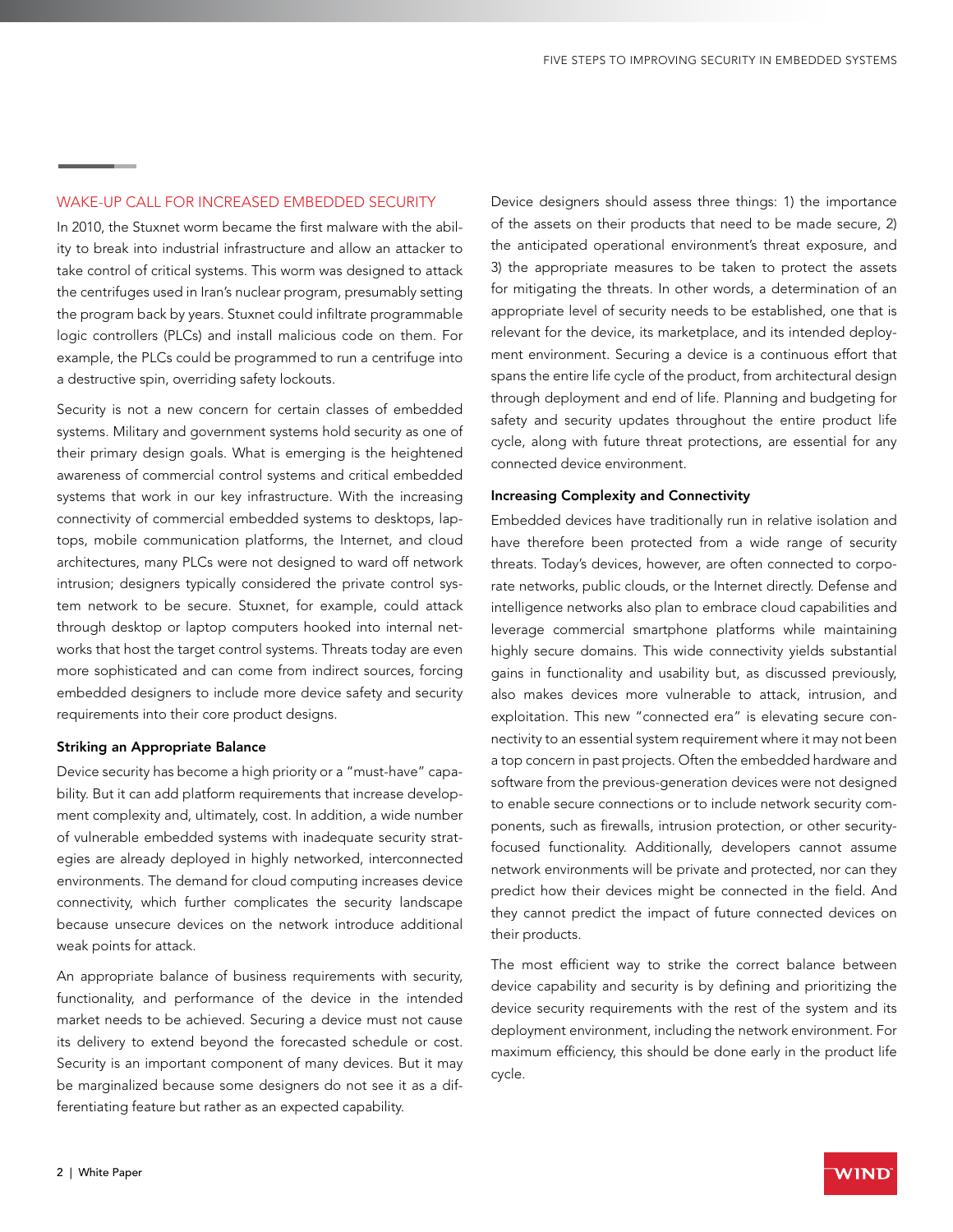#### Cyber-security and Information Assurance

In many cases embedded systems differ from enterprise IT systems in that they directly control processes and equipment that are part of key infrastructure. The key security concern is the possibility an enemy can break into the system and control devices remotely and shut them down, make them behave abnormally, or worse, cause equipment failure and destruction. In the enterprise world, security priorities are associated with information breaches and sensitive data exposure. However, for embedded device security, it's important to consider both the safe and correct behavior of the system and the data it stores or transmits. "Cybersecurity" is a relatively new term and is used interchangeably with "information assurance." Information assurance, however, has a formal definition: "measures that protect and defend information and information systems by ensuring their availability, integrity, authentication, confidentiality, and nonrepudiation" (National Information Assurance Glossary, CNSS 4009).

Cyber-security is being used more generally in the press and is defined in the dictionary as "measures taken to protect a computer or computer system (as on the Internet) against unauthorized access or attack." In this paper, and to align with how the term is being used in the embedded systems market, cyber-security means protecting an embedded device from attack to ensure correct and safe operation in its operating environment while still protecting sensitive data (as applicable).

For information assurance designers, the focus is on protecting and preserving data that the devices store or transmit. This data is

typically confidential and, in government and military applications, can be highly sensitive, such as top secret data. The embedded device must be designed so that it is very difficult for an attacker to gain access to it, thus maintaining the integrity of stored or transmitted data. This protection should guard against a wide range of threats, from external network-based attacks to physical access to the device.

No manufacturer wants its devices to be easily disrupted by attacks or easily vulnerable to losing sensitive data. Many classes of devices do not handle sensitive data, yet their correct and safe operation is paramount. As machine-to-machine (M2M) communication expands in our infrastructure (e.g., the smart electrical distribution grid, cloud computing environments), automation devices become safety critical and must properly handle confidential information in a complex, connected environment.

## GUIDELINES FOR IMPROVING EMBEDDED SYSTEMS SECURITY

Embedded systems designers should consider the following five high-level steps when addressing security. This is not a prescriptive methodology, yet it is intended to highlight an approach that looks at embedded security as a series of development life cycle decisions.

#### Step 1: Conduct an End-to-End Threat Assessment

Improving the security of an embedded device starts with identifying the potential threats. These threats must be evaluated in the context of the device manufacturer, operators (if the device is provisioned in such a way), and end users, including their usage

WIND



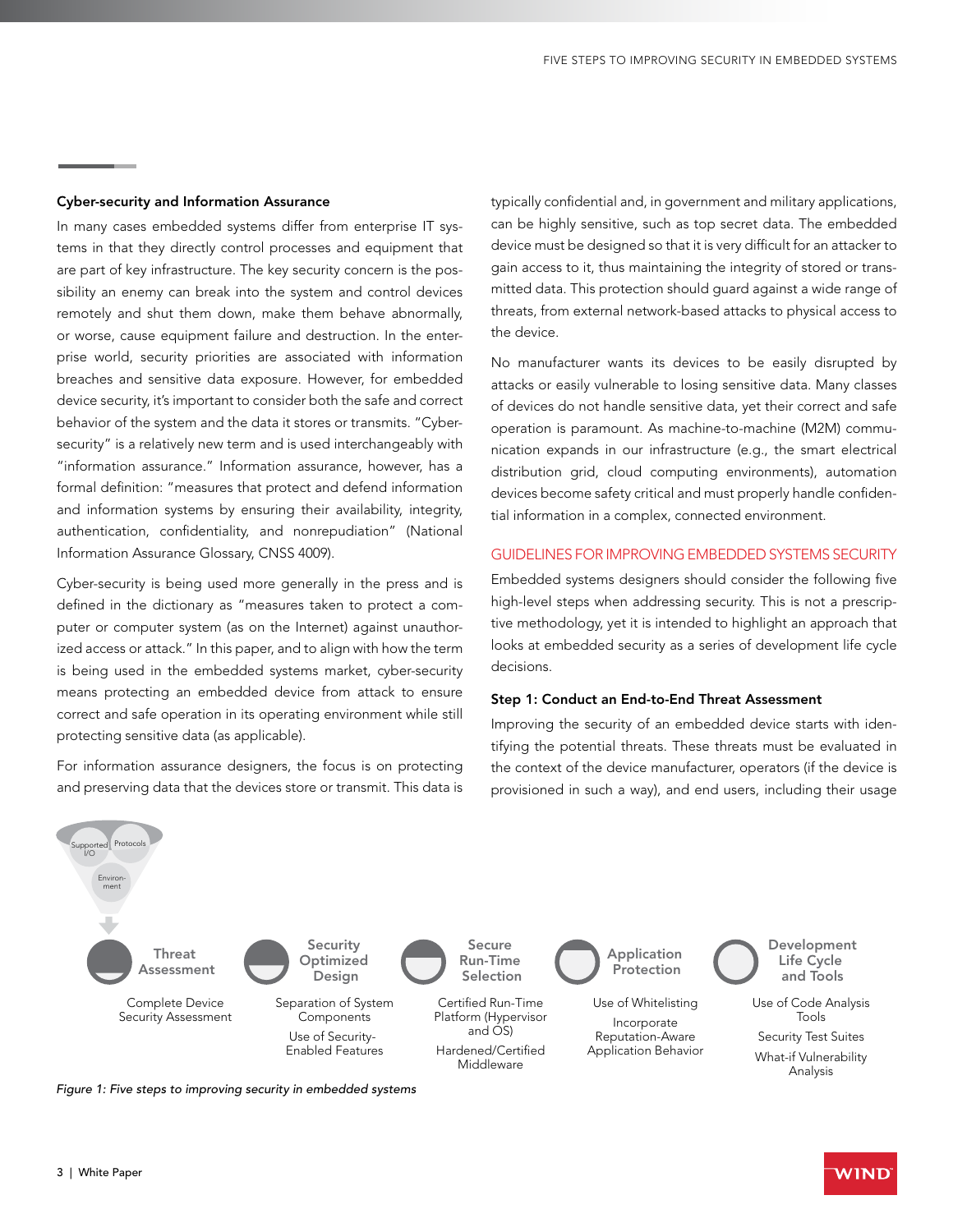environment. Threats are described in terms of an attack vector (how the attack is perpetrated on the device) and the vulnerability it exploits (the weakness or fault in the hardware or software that allows the attack to exploit the device). Examples of attack vectors include a wired Ethernet connection on the device used for communication, and common services such as web (HTTP), FTP, SSH, and debug agents. Examples of vulnerabilities include weak or default passwords, coding errors such as not protecting against or checking for stack or buffer overflows, or even design errors such as how the device powers up. The difficult part of security design is predicting and preventing the attack vectors and vulnerabilities in advance.

A device needs to be evaluated within a large scope if a security threat assessment is to be successful. Indeed, many current security threats result from thinking a device won't be used in a certain way. Stuxnet exploited PLCs that were on the same network as infected desktop and laptop computers. Although not initially connected to the Internet, it's likely that private control system networks will have diagnostic or development computers connected at some time. In evaluating security threats, it is important to consider the larger picture: Operators (e.g., wireless network providers) and end users (e.g., electrical grid controllers) are part of the equation.

In end-to-end threat assessment of embedded devices the following needs to be considered, at a minimum:

- A complete product life cycle analysis needs to be performed: This analysis must include developers, manufacturers, operators, distributors, retailers, and end consumers to capture the total usage impact on device security. It is important to determine the priority of information assurance and cyber-security.
- Possible entry paths for attacks into the system need to be defined and described: Possible paths to consider include network access as well as other potential paths. For example, is it possible to compromise a device via physical access such as USB or serial ports? Once the entry points are ascertained, the attack possibilities need to be evaluated. For example, is the device vulnerable from web access via TCP/IP port 80? Does the device use a firewall? If not, what TCP/UDP ports are open? Similarly, for physical machine access, can the device be booted from an attached USB device? An analysis is required of the permutations possible from physical access plus system vulnerabilities.
- A risk matrix needs to be built: Because of the vast number of permutations possible, a risk assessment needs to be performed. What is the probability of an attack via each channel? What is the impact of exploitation via this channel?
- A mitigation strategy needs to be created based on the priority list: For example, partitioning a system into higher segments of higher and lower security might be a sound strategy. In some cases, this can lead to more complex architectural and design requirements for the device but can dramatically reduce testing and update costs later in the product life cycle.
- Creation of a design specification that includes security needs to be done based on the previous assessments: This is part of the overall system design but should be treated with high priority. An overall plan for designing, implementing, testing, and maintaining security features and mitigations needs to be part of any existing or new development plan.

#### Step 2: Leverage Existing Advanced Security Designs

A number of technologies and design methodologies have evolved to address the ever increasing threats to connected devices. An increasingly important paradigm for advanced security designs is using proven commercial off-the-shelf (COTS) system components that can improve device security while controlling costs. Examples of such security components include embedded virtualization, operating system partitioning, and middleware, and partitioning these components into virtual run-time environments for increased separation and abstraction.

Virtualization is gaining popularity in embedded systems because it enables multiple operating systems to run on a shared hardware platform. This provides flexibility in system design and allows designers to get more out of their hardware than with single-OS systems. In addition, it can provide a foundation for partitioning a device's operations into virtual execution environments, which can enable the separation of concerns and facilitates deploying higher criticality components with less sensitive code on a shared platform.

Application partitioning is a useful technique for separating safetycritical or security-critical portions from the less important system functions. For example, a multi-OS system might partition a realtime operating system (RTOS) from the general purpose operating system (GPOS) such as Microsoft Windows or Linux.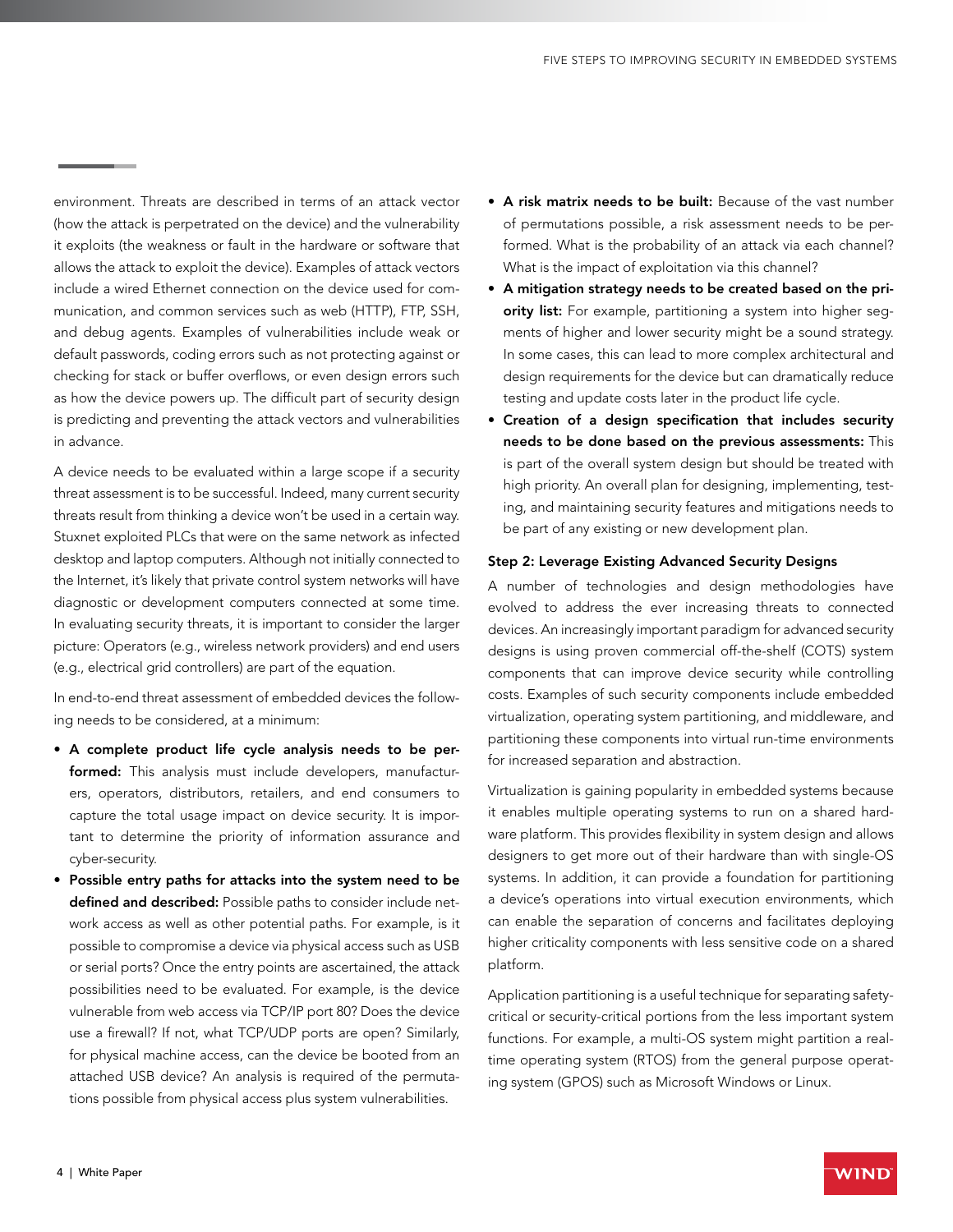

*Figure 2: Example of a partitioned architecture using a hypervisor* 

Vulnerabilities and attacks on the GPOS would then have minimal impact on the RTOS partition, thus keeping the device operational. Figure 2 shows an example of such a system.

Component reuse includes more than just reusing your own code in system design; at a higher level it means using existing components that have already met quality and security requirements. Use of COTS software is an example of component reuse at a high level—a proven way to reduce costs, time-to-market, and most importantly, budget and schedule risks. Many COTS products have gone through extensive security testing, validation, and certification and can be excellent candidates for reuse opportunities in next-generation device software design. Designers can immediately leverage the proven security features and artifacts of these products, features that would be difficult to develop and support commercially for a single product development effort.

## Step 3: Select an Appropriate Run-Time Platform

Selection of an appropriate commercial run-time platform for an embedded system is a key consideration. Implementing a system with components that have COTS security evidence can increase the security and reduce the cost of development of the overall platform. There can be additional benefits of using COTS software components instead of roll-your own (RYO) code or self-ported and maintained open source code.

Some COTS run-time platform components that can help in developing a secure device include the following (see Figure 3):

- Hardware support layer: Run-time platforms such as hypervisors and operating systems require low-level hardware support layers that contain device drivers for the specific hardware devices. Relying on commercial hardware support is a critical first step in leveraging off-the-shelf components, but these should be acquired through known and trusted suppliers. Commercial offerings, such as board support packages (BSPs), are optimized for the target hardware, come with technical support and maintenance, and in some cases have certification evidence to support insertion into safety and security-critical environments.
- Embedded virtualization: To provide additional system integrity, an embedded hypervisor can provide virtualization to enable sophisticated partitioning schemes, multi-OS capabilities, and support of multi-core and other processor architectures. Running on top of a commercial hardware support layer, an embedded virtualization component with commercial certification evidence can accelerate and improve the security of devices with mixed-criticality partitions.
- Real-time operating system: Many embedded systems require small footprint, strict timing constraints, or safety/security certification; for these, a real-time operating system is the operating system of choice. The following should be considered in RTOS selection:
	- Secure default configuration: Is the RTOS available in a secure default configuration? For example, are nonessential services turned off and network ports blocked?
	- Secure communications: Does the operating system support services, such as a network stack, that implement and meet secure communications standards? Does the RTOS include encryption capabilities? Does the RTOS stack service allow for use of secure sockets, virtual private network (VPN), IPsec, and so on?
	- Certification: Does the RTOS need to have COTS safety and security certification that's applicable to your implementation? Has the stack been tested and passed security tests and verifications?
	- Security response: Does the vendor treat security issues with a high priority? Is there a security response team and process in place?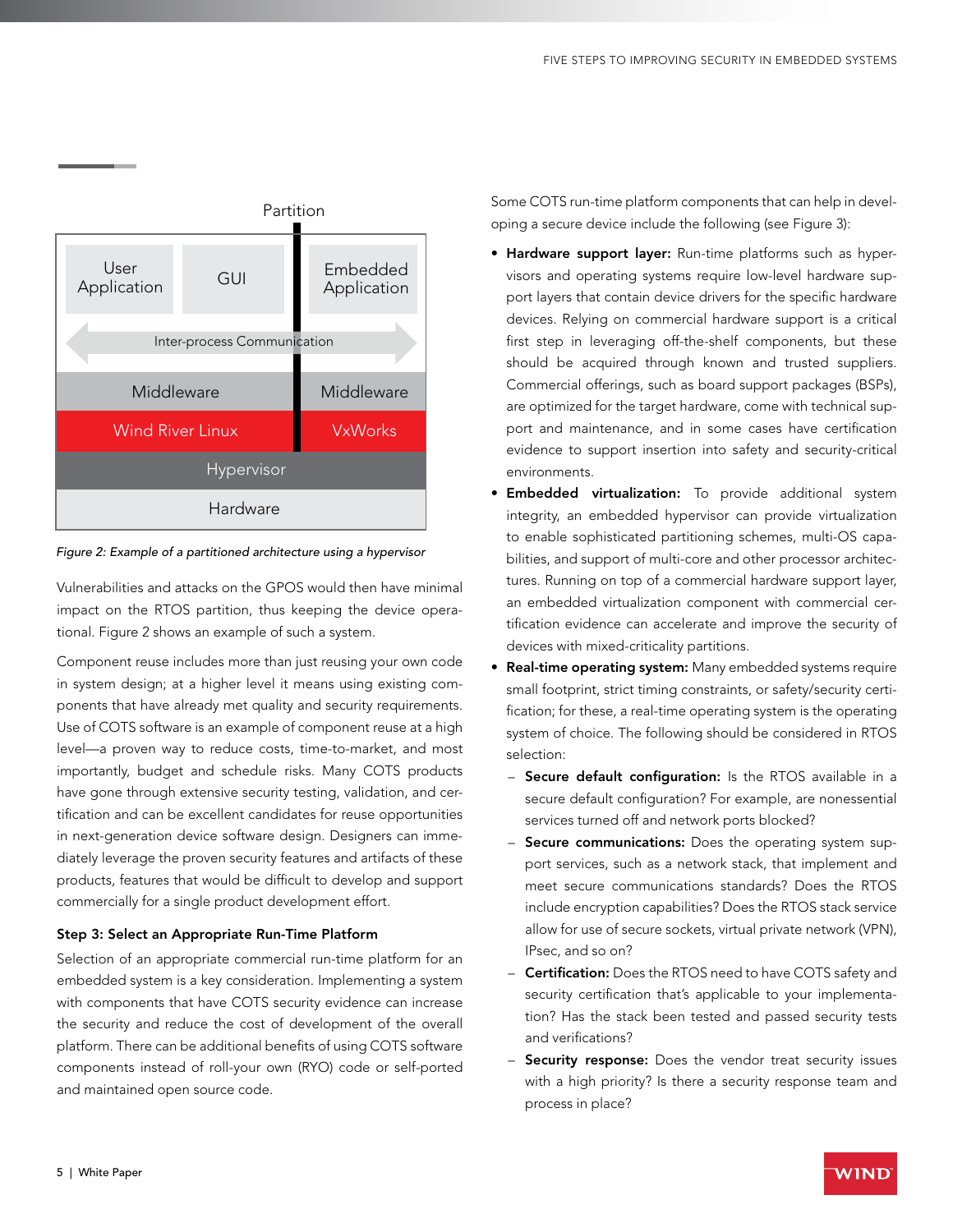- Embedded general purpose OS: Standard Linux or Microsoft Windows general purpose operating systems are not considered extremely secure. They are best used in a partitioned environment, such as with an embedded hypervisor, that can provide additional security features. Running GPOSes in a partitioned environment enables their execution in isolated environments, separate from other, possibly more critical, parts of the system.
- Middleware: Depending on the system requirements, the middleware layer can include basic and advanced functionality in networking, wireless support, and communication security (IPsec, IKE, VPN support, etc.) as well as other services such as audio, video, and graphics. The network middleware selection is particularly important for supporting network security via encryption libraries and communication protocols such as SSL and IPsec. Additionally, intrusion protection can be enhanced via firewall and use authorization support at this level. Using certified middleware, such as products certified under Wurldtech's Achilles Certification program, is prudent for the building blocks of embedded systems. The selection of human interface middleware services (e.g., audio, video, and graphics) must be done with a security focus; otherwise these could lead to gaps in the overall system security and introduce vulnerabilities.
- Virtual system simulation: System, board, and processor-level simulation can accelerate software and hardware integration, providing ubiquitous platform availability, especially in embedded development life cycles where reference hardware may not be available. A system simulation tool enables sophisticated debugging, testing, and analysis techniques that hardware cannot provide.
- Tools: Tools for testing, debugging, and static analysis play a critical role in identifying improper design and preventing unsecure code from entering the project early in the life cycle. Test management and simulation tools greatly increase embedded development productivity.

### Step 4: Secure the Applications

Modern embedded systems are much more than the traditional dedicated devices with a single mode of operation. Embedded systems now often host multiple applications and typically have their capabilities augmented through software and hardware updates and upgrades over the life of the device. As with desktop



Virtual System Simulation



and server applications, it becomes critical that embedded software applications have secure capabilities because they are likely to be the target of malicious code or data breaches.

Updatable or upgradable embedded devices can use a technique called "whitelisting" to improve security. Whitelisting allows devices to only accept applications for download that are known to be safe for execution. Any software not on the whitelist will not be installed and will be rejected by the system. Blacklisting, a related technique that provides a list of known malware and viruses, is used by systems to reject downloading or installing any software that is on the blacklist. Because blacklists are much larger than whitelists and change much more rapidly, embedded devices typically lack sufficient computing resources to handle on-the-fly blacklisting and likely can't support the frequent updates, data storage, and network connectivity required. This makes whitelisting an attractive and effective technique for embedded systems.

Another technique that can be used to increase security involves evaluating the reputation of the source of data. When data arrives from sources with no reputation or a bad reputation, the application can determine what steps are required to verify the data's integrity or to ignore or block it altogether. Use of reputation awareness can also enhance system performance: When data is transmitted by trusted sources, applications can accelerate security screening and process the data more quickly.